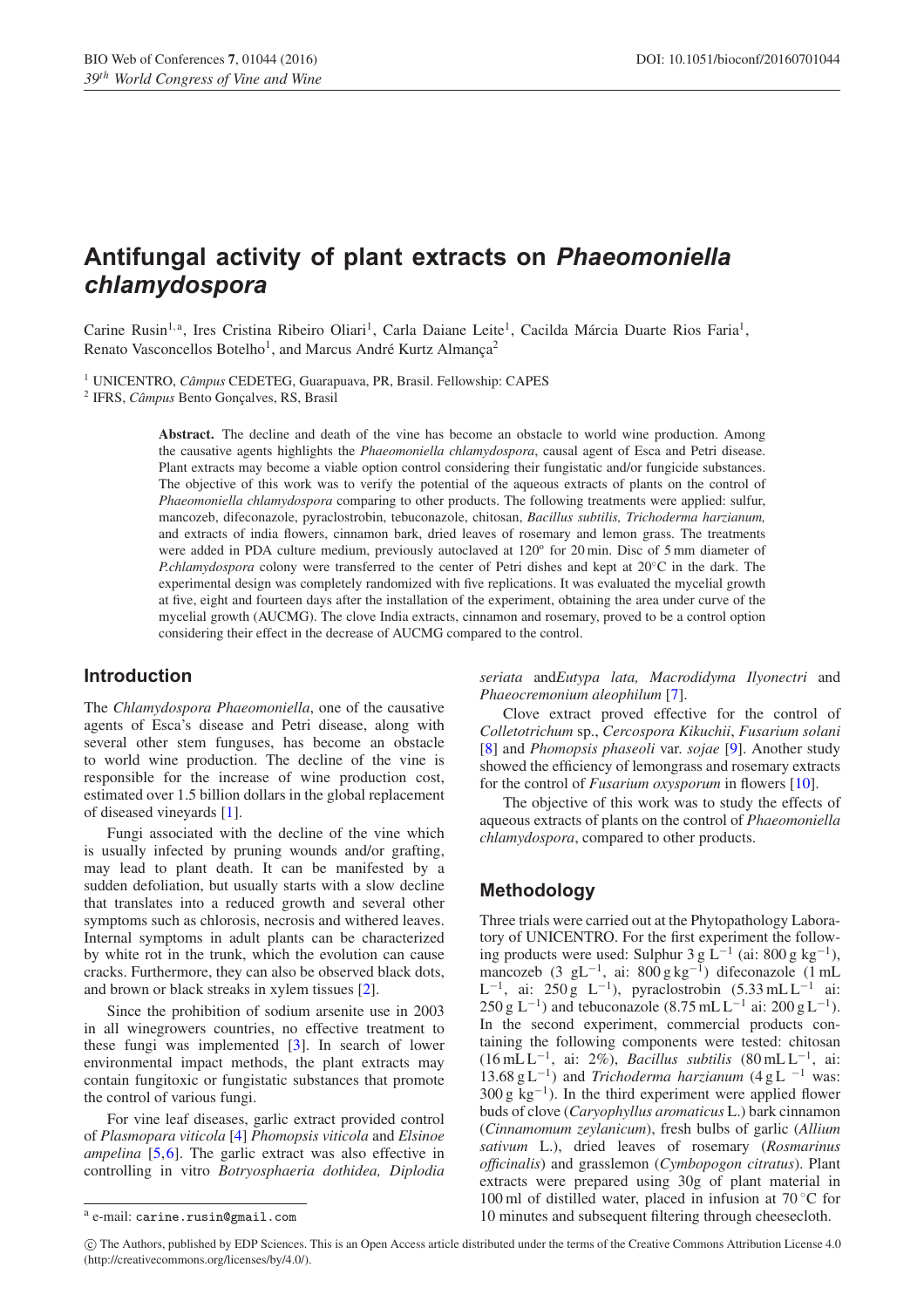<span id="page-1-0"></span>

Figure 1. Area under curve of the mycelial growth of *Phaeomoniella chlamydospora* submitted to treatments with different fungicides (Guarapuava-PR, Brasil, 2016). Means followed by the same letter do not differ significantly by the Tukey test ( $p \leq 0.05$ ).

For the first and second experiment, commercial products were added to PDA culture medium (potato dextrose agar). In the third trial, plant extracts was added to the melting PDA culture to give the final concentration of 10%. The experimental design was completely randomized, with five replications.

Mycelial discs of 5 mm diameter of an isolated of *Phaeomoniella chlamydospora* obtained in Bento Goncalves, State of Rio Grande do Sul (Brazil) were transferred at the center of Petri dishes containing culture medium with the treatments and incubated in growth of camera at 25*<sup>o</sup>*C in the dark.

The evaluation of mycelial growth was performed daily by diameter measurements (cm) of the colony with the aid of digital caliper, and the plates marked externally in perpendicular direction, with the purpose of measuring the radial growth of the colony in two orthogonal axes, calculating the average values per plate. Growth was assessed at five, eight and fourteen days after the installation of the experiment.

From the evaluations of mycelial growth, it was estimated the area under mycelia growth curve (AUMGC) and the data were submitted to analysis of variance and mean comparison by Tukey test at 5%. The percentage inhibition of each treatment was calculated in relation to the control and mean comparison was performed by Scott-Knott test at 5%. For statistical analysis It used the statistical program SPSS version 22.0 [\[11\]](#page-2-10).

#### **Results and discussions**

For the first treatment with the use of chemicals to control *P. Chlamydospora*, all treatments showed AUCMG significantly lower than the control (Fig. [1\)](#page-1-0). The largest reductions were observed for Mancozeb, Difeconazol, Pyraclostrobin and Tebuconazole. The sulfur-based treatment was also effective, but had intermediate result compared to other fungicides.

Other studies have demonstrated effective *in vitro* control of *P. chlamydospora* with the use of chemical fungicides. The use of difeconazol and tebuconazole can reduce up to 100% mycelial growth of the pathogen [\[12](#page-2-11)[–15](#page-2-12)].

The use of chitosan not reduced AACCM compared to the control. However, treatments with *B. subtilis* or *T. harzianum* were effective for *in vitro* control of *P. chlamydospora* (Fig. [2\)](#page-1-1).

<span id="page-1-1"></span>

Figure 2. Area under curve of the mycelial growth of *Phaeomoniella chlamydospora* submitted to treatments of chitosan, *Bacillus subtilis* e *Trichoderma harzianum.* (Guarapuava-PR, Brasil, 2016). Means followed by the same letter do not differ significantly by the Tukey test ( $p < 0.05$ ).

<span id="page-1-2"></span>

Figure 3. Area under curve of the mycelial growth of *Phaeomoniella chlamydospora* submitted to different plant extracts (Guarapuava-PR, Brasil, 2016). Means followed by the same letter do not differ significantly by the Tukey test ( $p <$ 0*.*05).

The results obtained with the addition of chitosan to the medium culture were opposed to other work that demonstrated that its use reduced mycelial growth by up to 100% [\[15,](#page-2-12)[16](#page-2-13)]. Other authors also found antagonistic activity of *Bacillus* sp. in control of *P. chlamydospora* [\[17\]](#page-2-14) and efficiency above 60% [\[18\]](#page-2-15). Similarly the use of 22 different strains of *Trichoderma* reduced by up to 100% mycelial growth of *P. chlamydospora* [\[19\]](#page-2-16).

Treatments with cinnamon, clove india and lemongrass extracts decreased significantly AUCMG compared to the control. However, the rosemary extract did not get this effect on mycelial growth (Fig. [3\)](#page-1-2).

These results were consistent with those of other authors. Rozwalka et al. (2008) found that the use of clove india extract controlled 100% growth of *Glomerella cingulata* and *Colletotrichum gloeosporioides* [\[20](#page-2-17)]. In another work, clove and cinnamon india extracts showed an inhibition rate above 50% when tested for *Aspergillus* sp., *Penicillium* sp., *Cercospora Kikuchii*, *Colletotrichum* sp., *Fusarium solani* and *Phomopsis* sp. [\[21\]](#page-2-18).

Carli et al. (2010) did not found efficiency of cinnamon extract on the control of *Colletotrichum gloeosporioides* and *Penicillium* sp. [\[22](#page-2-19)]. Likewise, rosemary extracts and lemongrass were not efficient in the control of *Alternaria solani* [\[23](#page-2-20)].

Cobos et al. (2015) found that garlic extracts, green coffee, lemon peel, propolis, vanilla, chitosan and lichen *Evernia prunastri* were efficient *in vitro* control of *Botryosphaeria dothidea, Diplodia seriata, Eutypa lata, Ilyonectria macrodidyma, Phaeocremonium*